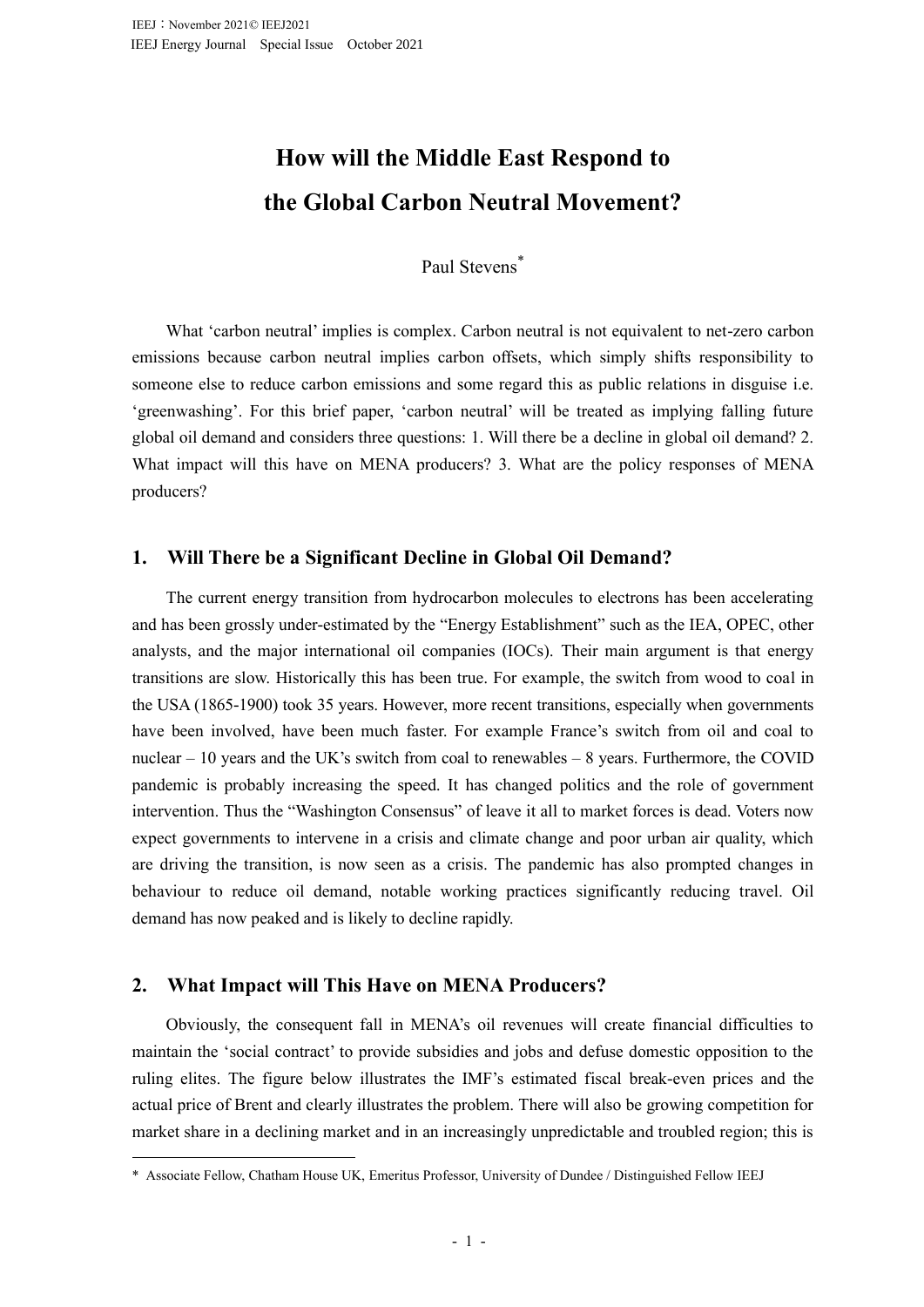likely to aggravate conflict with Saudi-Iranian relations at the forefront.



**Fig. 1 Fiscal Break Even Prices**

Sources: Fiscal breakeven [https://data.imf.org/regular.aspx?key=60214246.](https://data.imf.org/regular.aspx?key=60214246) Brent: EIA Website

### **3. What are the Policy Responses of MENA Producers?**

So far, for the most part, the tendency has been to ignore the problems and deny the energy transition is a threat. However, it is increasingly clear this will no longer work as the transition speeds up. New options are being considered. These include developing renewables, reducing carbon emissions by use of carbon capture and storage, and developing hydrogen production to name but a few. There are two major problems with these approaches. The first is that currently many are unproven and high cost. The second is they lack the 'economic rent', which historically has paid for their 'social contract' obligations. 'Economic rent' in a commodity is the difference betweens the full cost of production including the require return on capital and the market price. This is key. The MENA oil producers have always enjoyed a huge amount of 'economic rent'. This comes from two sources. First, low cost production creates 'producers surplus'. Second, a rigged market, which has characterized oil since 1945, has 'super-normal profit'. There is little 'economic rent' in renewables. There are limited cost differentials thus very little 'producers' surplus' and the market is extremely competitive thus no 'supernormal profit'. Moves away from oil will be unable to maintain the 'social contract' possibly encouraging a repeat of the 'Arab Uprisings' of 2011.

The only effective solution for the MENA countries to manage declining global oil demand is to diversify their economies away from dependence on oil exports. Since the first oil shock of 1973-4 this has been promised regularly but, with few exceptions in MENA, has failed. The reasons for this past failure are complex but revolve around the political economy of a weak private sector arising from an absence of property rights and the rule of law coupled with the stifling behaviour of ruling elites grabbing all the best deals for themselves. The issue goes back to the